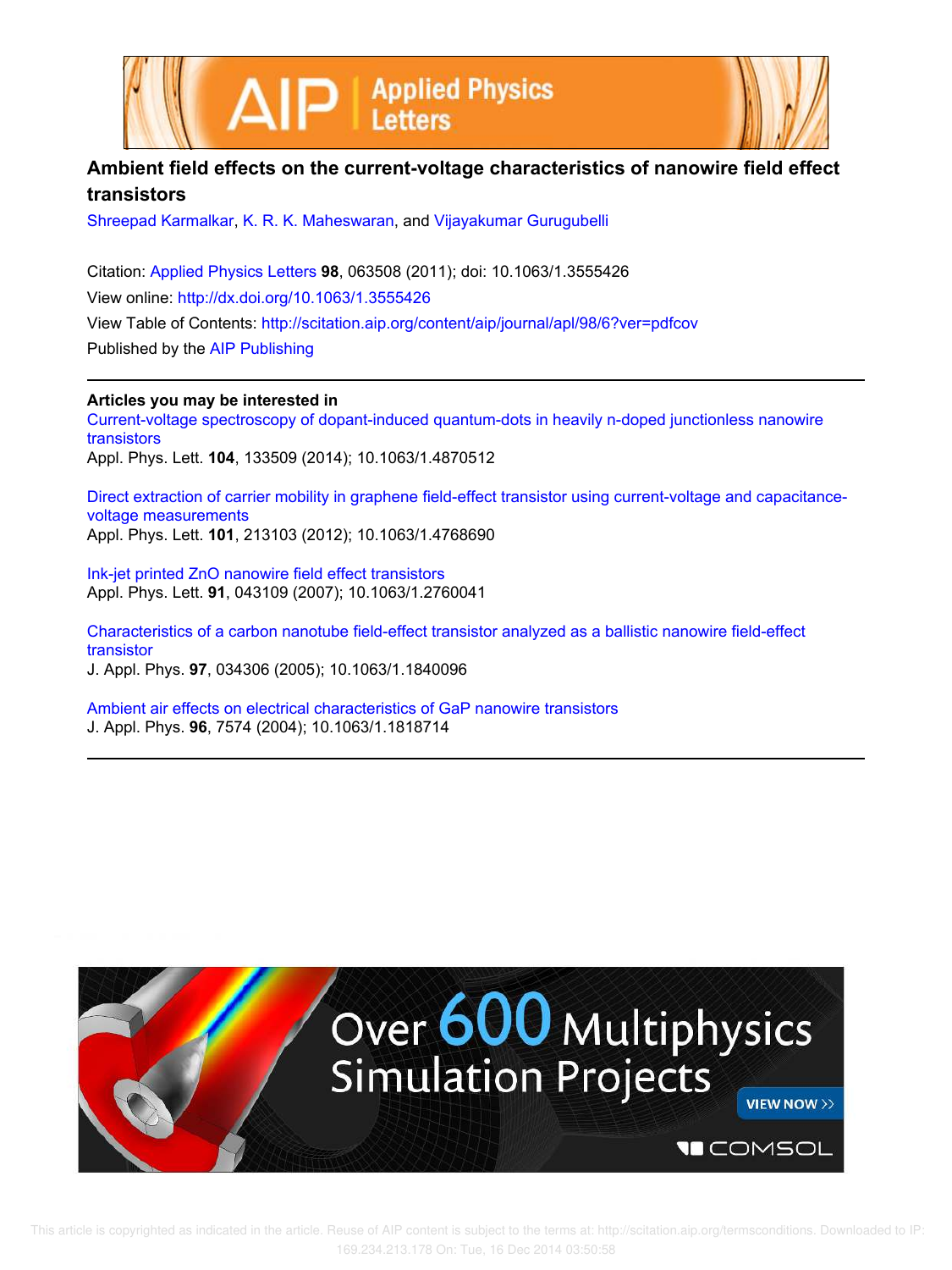## **Ambient field effects on the current-voltage characteristics of nanowire field effect transistors**

Shreepad Karmalkar,<sup>a)</sup> K. R. K. Maheswaran, and Vijayakumar Gurugubelli *Department of Electrical Engineering, Indian Institute of Technology, Madras 600 036, India*

(Received 11 November 2010; accepted 26 January 2011; published online 11 February 2011)

We investigate the effects of ambient field from the gate and drain contacts on the current-voltage characteristics of a vertical nanowire field effect transistor having a lightly doped ungated length near the drain. Such a device is suitable for high voltage (tens of volts) applications. It is shown that the ambient field enhances the carrier concentration and divides the ungated region into gate-controlled and drain-controlled sections, controllable by the drain contact size and bias-voltages. These phenomena have a significant impact on the drain breakdown voltage, saturation voltage, saturation current and output resistance. The effects are established with the help of measured data and numerically calculated current-voltage curves and field lines. © *2011 American Institute of Physics*. doi:10.1063/1.3555426

Nanowire (NW) devices have a high surface to volume ratio. Hence, their characteristics are governed not only by the field within the NW but also by the fringing or ambient field lines setup on the NW by potential variation on the NW surface and device contacts. The ambient field depends on the contact geometry. Literature has investigated the effect of ambient field on the current<sup>1,2</sup> in NWs and the capacitance<sup>3</sup> and conductance<sup>4</sup> of NW Schottky junctions. The present work reveals the effect of the ambient field on the *I*-*V* characteristics of certain NW metal oxide field effect transistors (NW MOSFETs).

NW MOSFETs have been projected<sup>5</sup> to provide integrated circuits with significantly better performance than planar MOSFETs. When fabricated in a vertical (V) configuration [see Fig.  $1(a)$ ], these devices have a high packing density, can be paralleled easily using a common top contact to increase the current levels, and do not face difficulties associated with handling and positioning of NWs horizontally as in pick and place approach. The fabrication process of a VNW MOSFET leaves an ungated NW length, *LDG*, between the drain contact and the gate. The doping in *LDG* is the same as in the channel, and hence, light, unless additional processes such as ion implantation or silicidation from  $\frac{1}{2}$  metal contact<sup>7</sup> are employed to raise the doping or conductance in *L<sub>DG</sub>*. The characteristics of a VNW MOSFET with lightly doped *LDG* have not been investigated, since the literature has been preoccupied with NW FETs for small-signal applications involving a few volts for which a lightly doped *LDG* plays an entirely parasitic role of introducing a drain resistance. Thus, NW MOSFET models available in literature invariably assume the *L<sub>DG</sub>* region to be heavily doped  $(e.g., Refs. 8 and 9)$  by some process.

However, to explore the potential of NW MOSFETs fully, one must also consider applications involving higher voltages (tens of volt), where conventionally, planar lightly doped drain (LDD) MOSFETs<sup>10</sup> have been employed. For such applications, like the LDD region of a planar MOSFET, the lightly doped *LDG* region of NW MOSFETs can spread and thus reduce the electric field, leading to higher break-

down voltage, improved hot electron reliability, and reduced short channel effects.<sup>10</sup> It is with this motivation that we investigate the current-voltage characteristics of a VNW MOSFET with a lightly doped *LDG*. Of critical interest in this investigation is the effect of ambient field lines from the  $L_{DG}$ region to the gate and drain contacts, since NW devices are sensitive to ambient field unlike the planar LDD MOSFETs. The drain contact of a VNW MOSFET extends by  $L_F$  see Fig.  $1(a)$ ] beyond the NW diameter unless this contact is the tip of a scanning tunneling microscope/atomic force microscope. Such a contact extension is also inherent in VNW MOSFETs connected in parallel by a common contact.

Our theoretical calculations and the measured data used to illustrate the ambient field effects correspond to a single device in a parallel combination of many VNW MOSFETs fabricated in Ref. 11. We choose this MOSFET because it has a lightly doped  $L_{DG}$  and all its structural parameters are



FIG. 1. (a) The cross-section of the silicon VNW-MOSFET considered in our work (diagram not to scale). Top contact is nickel-silicon Schottky, bulk contact is Ohmic, gate metal is chromium, substrate doping=3  $\times 10^{19}$  cm<sup>-3</sup> boron, NW doping=3 $\times 10^{16}$  cm<sup>-3</sup> boron, NW diameter =25 nm, gate oxide thickness=35 nm, gate length=550 nm. The drain contact extension  $L_E$ =550 nm and the ungated length  $L_{DG}$ =665 nm in Ref. 11. Our calculations also use values of  $L<sub>E</sub>=0$  and  $L<sub>DG</sub>=15,265$  nm. (b) Measured (circles) and calculated (lines)  $I_D$ - $V_{GS}$  curves. The measured current reported here is 131 times smaller than that in Ref. 11, since it corresponds to a single FET out of a parallel combination of 131 FETs fabricated and measured in Ref. 11.

a)Electronic mail: karmal@ee.iitm.ac.in.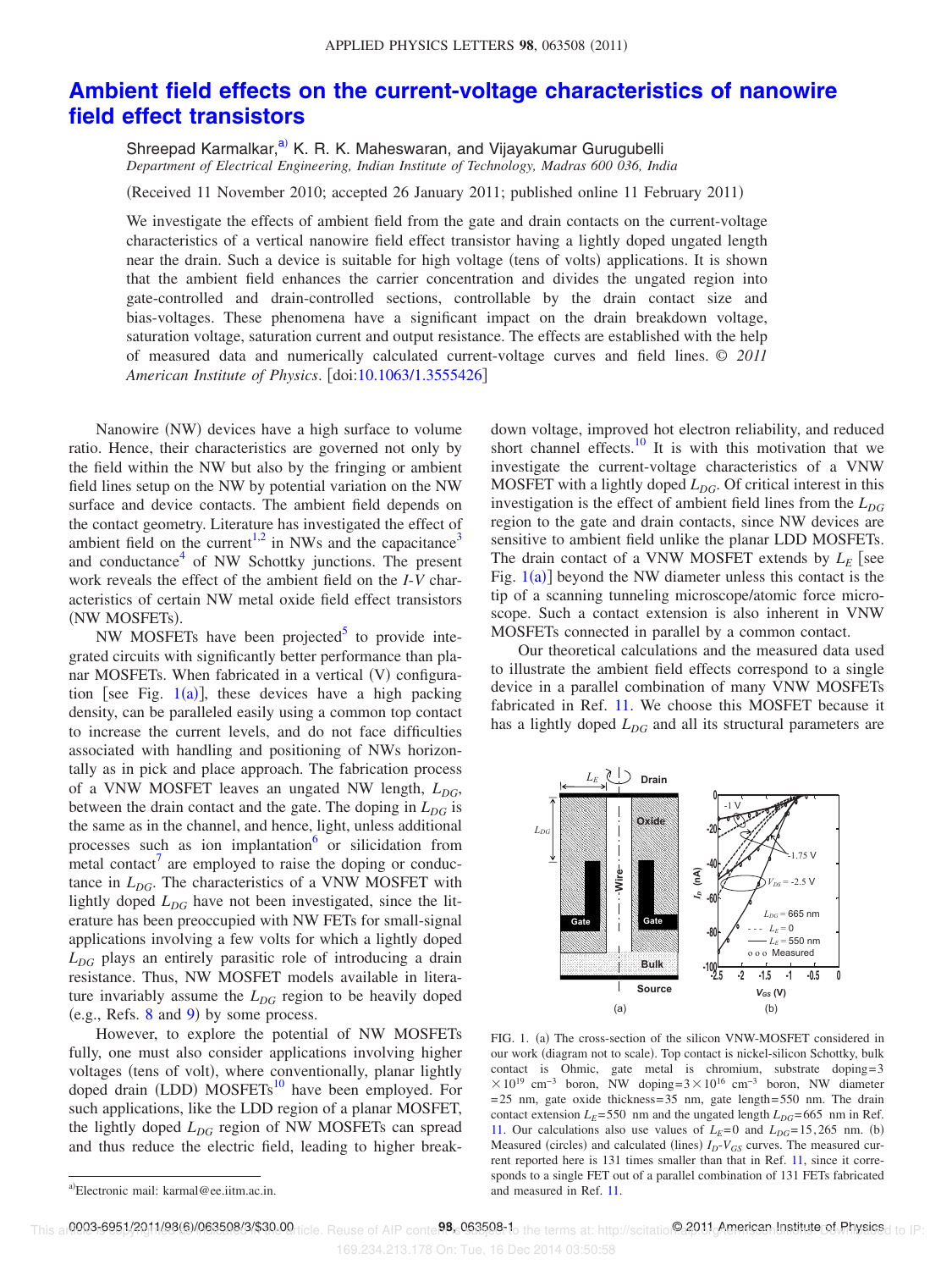known. The outline of our work is as follows. First, we reveal the role of the ambient field from the drain contact in the measured  $I_{DS}$ - $V_{GS}$  (drain current versus gate-source voltage) data. Next, we calculate the ambient field picture and terminal characteristics up to breakdown by a simultaneous numerical solution of the transport, continuity and Poisson's equations; $12$  the Poisson's equation is solved both inside and outside the NW to include the effect of the ambient field. The solution assumes the following models: transport in the NW is by drift-diffusion since the gate length is an order of magnitude higher than the ballistic limit; $13$  band to band tunneling through Schottky contact is included. Quantum effects are neglected as NW radius  $>5$  nm.<sup>14</sup> The gate electrode is equipotential. The perpendicular component of the flux is continuous across the NW/insulator interface (Ref. 11 suggests that interface charge for this device is negligible), and zero at the outer surfaces of the insulator implying that the fields from adjacent devices (in a parallel combination) do not overlap. Mobility degradation follows the equation  $\mu$  $= \mu_0 [1 + (E_{\perp}/E_c) + (\mu_0 E_{\parallel}/v_{sat})]^{-1}$ , where  $E_{\parallel}$ ,  $E_{\perp}$  are parallel, perpendicular fields. Impact ionization follows the Van Overstraeten model which has been shown to predict the measured  $V_{BR}$  of NW p-n junctions.<sup>15</sup> From these calculations, we establish that the *LDG* region can be partitioned into two parts  $\alpha L_{DG}$  and  $(1-\alpha)L_{DG}(0 < \alpha < 1)$  controlled by the ambient field from the drain and gate electrodes, respectively, where  $\alpha$  depends on  $L_E$  and the bias voltages; the  $\alpha L_{DG}$ region spreads the electric field as the LDD of a planar MOSFET. Based on this phenomenon, we explain how, for large  $L_E$ , the drain breakdown voltage,  $V_{Dbr}$ , saturation voltage *VDsat*, saturation current, *IDsat*, and output resistance in saturation all are significantly higher than those for  $L<sub>E</sub>=0$ , and the degradation of  $I_{Dsat}$  with increase in  $L_{DG}$  is arrested.

The experimental device of Ref. 11 consists of 131 P-channel VNW MOSFETs connected in parallel by a common drain contact. The structure and *IDS*-*VGS* curves of Fig. 1 correspond to a single MOSFET in this parallel combination. The calculated curves (using SENTAURUS TCAD tool<sup>16</sup>), match the measured data as shown in Fig.  $1(b)$  using  $\mu_0$ =6.89 cm<sup>2</sup> V<sup>-1</sup> s<sup>-1</sup>,  $E_C$ =100 KV cm<sup>-1</sup> and  $v_{sat}$ =8.37  $\times$  10<sup>6</sup> cm s<sup>-1</sup>. The low  $\mu_0$  is close to the lower limit of 7.5 cm<sup>2</sup> V<sup>-1</sup> s<sup>-1</sup> extracted in Ref. 11 from transconductance measurements, and is attributed to excessive scattering from the NW surface beneath the gate. Next, we recalculate the  $I_{DS}$ - $V_{GS}$  curves by setting  $L_E$ =0 to suppress the ambient field from the drain contact. Figure  $1(b)$  shows that the shape and magnitude of the curves with  $L<sub>E</sub>=0$  differ significantly from those curves for large  $L_E$ , and so, cannot be scaled to match the measured data by any parameter adjustment. This confirms the role of the ambient field from the drain contact.

The above phenomenon is clarified further by the ambient field and potential lines of Fig.  $2(a)$ , shown for  $L_E = 0$ and  $L_E$ =550 nm at two different values of  $V_{DS}$ =−1, −2.5 V and  $V_{GS}$ =−2.5 V < threshold voltage,  $V_T$ =−0.62 V. Potential over the ungated length  $L_{DG}$  is greater than the drain potential, and for the  $V_{GS}$  considered ( $\leq V_{DS}$ ), greater than the gate potential as well. Hence, for *VDS*=−1 V as well as  $V_{DS}$ =−2.5 V, the field lines connecting the  $L_{DG}$  region to the gate and drain originate from *LDG*, increasing the hole concentration and hence the conductivity of  $L_{DG}$ . For  $V_{DS}$ =−1 V, when  $L_E$  is extended, the origin of many of This artheses field lines near the drain shifts from the  $I_{DO}$  te  $L_{B}$  subjeculated peak field see Fig. 3(a) gear the drain contact for d to IP:



FIG. 2. (Color online) (a) Simulated potential lines and field vectors in the right-half of the device cross-section;  $V_{DS} = -1$  V (top two),  $-2.5$  V (bottom  $t_{\text{WO}}$ ;  $L_{E}$ =0 nm (left two), 550 nm (right two);  $V_{GS}$ =-2.5 V and  $L_{DG}$ =665 nm. (b) Hole distribution along the NW axis over the ungated length  $L_{DG}$ =665 nm for  $V_{DS}$ = $V_{GS}$ =−2.5 V. (c) Schematic illustrating the division of *LDG* into gate-controlled and drain-controlled portions, and the effective channel length *L*, for  $L_E$ =0 (left) and  $L_E$ =550 nm (right). Arrows ( $\rightarrow$ ) from *LDG* represent field lines.

reducing the hole accumulation and conductivity of  $L_{DG}$ . This explains why, in Fig. 1(b),  $I_{DS}$  for  $L_E$ =550 nm is lower than that for  $L<sub>E</sub>=0$ . The situation is reversed at  $V_{DS}$ =−2.5 V. In this case, as  $L_E$  is extended, more and more field lines emanating from the NW near the drain prefer to terminate on the nearby  $L<sub>E</sub>$  rather than on the far away gate. Shorter field lines near the drain imply a higher field strength and so more hole accumulation there. Thus, for large  $L<sub>E</sub>$ , more holes accumulate near the drain [see Fig.  $2(b)$ ] and result in higher  $I_{DS}$  [see Fig. 1(b)]. Note from Fig. 2(b) that hole accumulation due to the ambient field would not have modulated the conductivity of the  $L_{DG}$  region, if the NW doping were  $>6\times10^{17}$  cm<sup>-3</sup>, i.e., heavy. However, such a heavily doped  $L_{DG}$  cannot spread the electric field.

The ambient field pictures of Fig.  $2(a)$  lead to the following model for  $L_{DG}$  illustrated in Fig.  $2(c)$ . The ambient field lines from the  $\alpha L_{DG}$  part of the ungated region terminate on the drain contact and those from the remaining  $(1 - \alpha)L_{DG}$  part terminate on the gate. Therefore, effectively, the device has a resistive length  $\alpha L_{DG}$  which spreads the electric field in saturation, and a channel length *L*=*L<sup>G</sup>*  $+(1-\alpha)L_{DG}$ . When either  $V_{DS}$  or  $L_E$  is increased, for a given  $V_{GS}$ ,  $\alpha$  increases and the effective channel edge is pushed toward the gate edge. For a device with  $L<sub>E</sub>=0$ , the increase in  $\alpha$  with  $V_{DS}$  is small, i.e., the effective channel edge remains close to the drain contact implying  $L \approx L_G + L_{DG}$ , and only a small region is available for spreading the electric field. On the other hand, for large  $L_E$ ,  $\alpha$  increases with  $V_{DS}$  and approaches unity as the *VDS* approaches *VDsat*, i.e., in saturation, the effective  $L \approx L_G$  and the field can spread over the entire  $L_{DG}$ . This model is confirmed by locations of the calculated peak field [see Fig.  $3(a)$ ] near the drain contact for